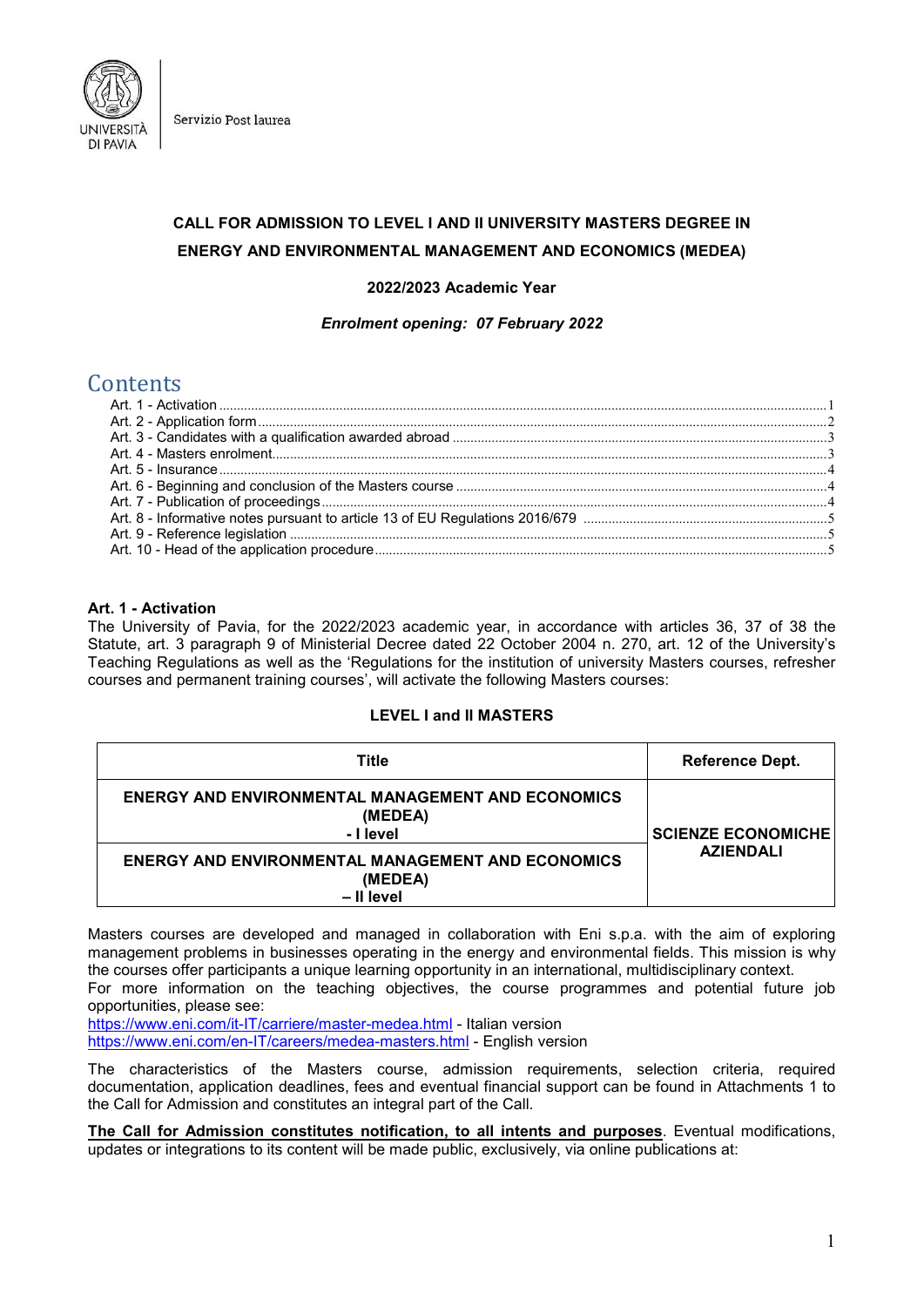

<https://web.unipv.it/formazione/master-universitari/master-di-primo-livello/> <https://web.unipv.it/formazione/master-universitari/master-ii-livello/>

# <span id="page-1-0"></span>**Art. 2 - Application form**

Candidates intending to apply for a place on the Masters course should complete and send an application form, by electronic means, **by the deadline established in the Attachment 1 to the Call for Admission**, using only<sup>[1](#page-1-1)</sup> the procedure made available in the Reserved Area found at the following address: <https://studentionline.unipv.it/esse3/Home.do>

There are two stages to online registration:

- 1. **REGISTRATION:** access the [RESERVED AREA](https://studentionline.unipv.it/esse3/Home.do) and, from the MENU in the top right corner, click on REGISTER and complete the required information. Students already enrolled at the University of Pavia should, from the MENU in the top right corner, click LOGIN. Once this data has been entered, candidates are provided with a USERNAME and PASSWORD. These should be recalled as they will be needed in the next stages of the enrolment process.
- 2. **ENROLLING FOR THE ADMISSION TEST:** access the [RESERVED](https://studentionline.unipv.it/esse3/Home.do) AREA using the USERNAME and PASSWORD previously assigned, LOGIN and click on the ADMINISTRATION OFFICE tab. Then select ADMISSION TEST, click on CALL FOR ADMISSION ENROLMENT, and select the required course: if the ADMINISTRATION OFFICE link does not appear, click, under the "Choose a career option" tab, on one of the courses that appears and follow the above-mentioned steps. **Candidates should select the level (either I or II) they wish to enrol for.**

## **PLEASE NOTE: attach the following documentation, online:**

- a photocopy (front-rear) of the identity document used during registration
- a curriculum vitae that includes the information requested in article n. 9 of the Masters application, Attachment 1 of the Call for Admission

## **No modifications may be made once the information has been confirmed and sent electronically.**

### **Once completed, candidates can print the application form as proof that the information has been entered**;

Candidates are responsible for ensuring that the procedure concludes correctly; appeals regarding eventual malfunctioning of the IT system will not be accepted.

**Applications lacking, in part or in whole, the required documentation, will not be accepted. Candidates who fail to provide the requested documentation will be excluded from the admission procedure. Candidates will be notified of their exclusion through a notice published on the Administration Office's webpage. No personal correspondence will be sent.**

**PLEASE NOTE:** Candidates with a disability must, on the Call for Admission form and in accordance with Law dated 5 February 1992, n. 104 and subsequent modifications and integrations, clearly state any eventual equipment needed to complete the selection process as well as requests for additional time. The University declares, in accordance with article 40, paragraph 1 of Presidential Decree 445/2000 and subsequent modifications and integrations, that it cannot request nor accept certificates issued by public authorities and providers of public services.

## **AFTER CONFIRMING THEIR ONLINE ENROLMENT TO THE MASTERS COURSE ON THE UNIVERSITY OF PAVIA'S WEBSITE, CANDIDATES MUST ALSO REGISTER ONLINE ON THE ENI.COM WEBSITE (candidates should input the same E-mail address and personal data already input during the on-line application):**

<https://www.eni.com/it-IT/carriere/master-medea.html> - Italian version <https://www.eni.com/en-IT/careers/medea-masters.html> - English version

<span id="page-1-1"></span> $1$  Applications submitted in other ways will not be taken into consideration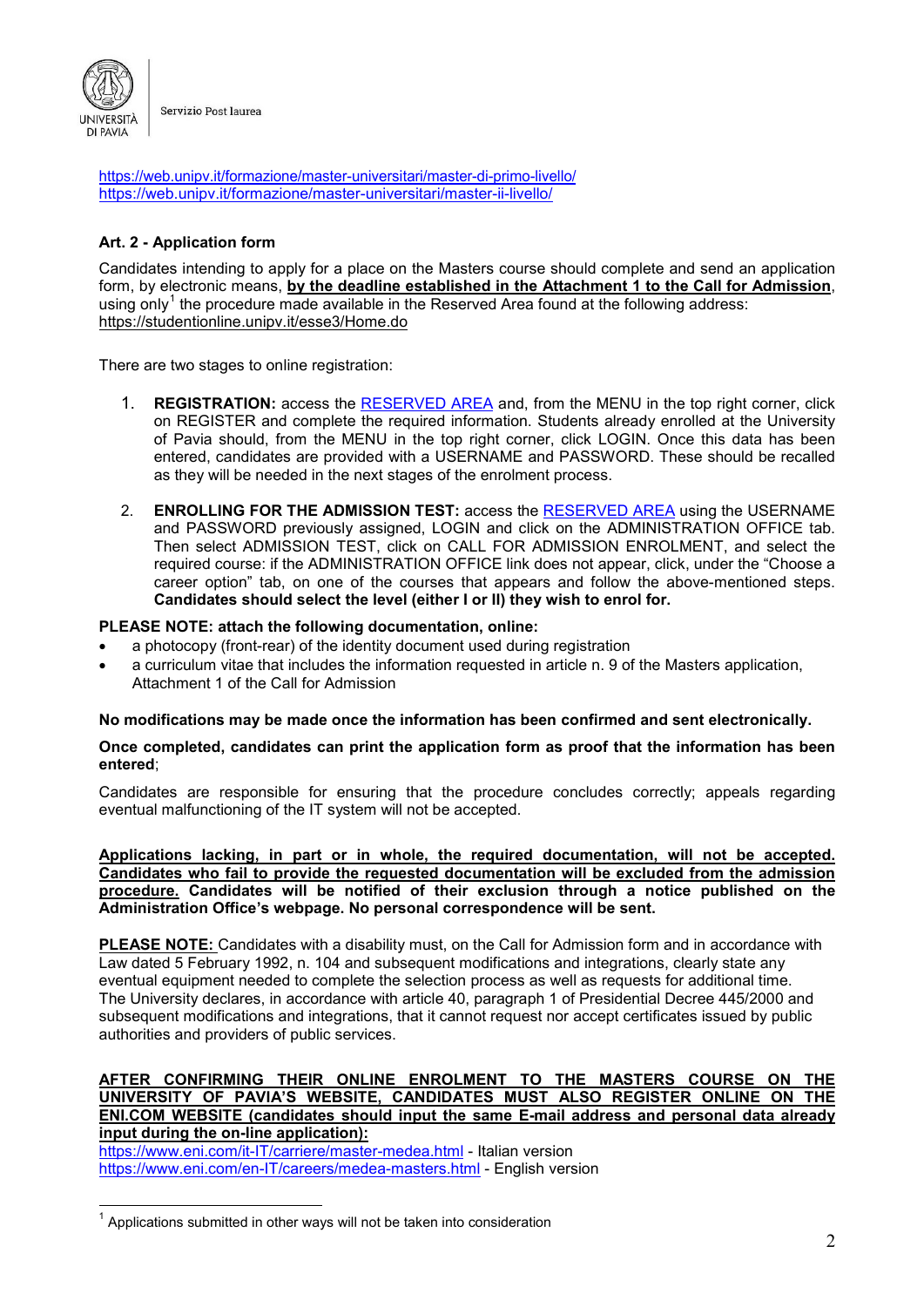

Servizio Post laurea

## <span id="page-2-0"></span>**Art. 3 - Candidates with a qualification awarded abroad**

Candidates with a qualification awarded abroad may apply for a place on the Masters course provided that their course is comparable in duration and content to that of Italian qualifications requested for a place on the Masters course. Enrolment, however, is dependent on the validation of the qualification, for enrolment purposes only, by the Academic Board as well as the candidate passing the Admission Test.

**Candidates with a foreign degree** must respect the Regulations for Overseas Students' Access to University Courses, which can be consulted on the website of the Ministry of University Education and Researc [http://www.studiare-in-](http://www.studiare-in-italia.it/studentistranieri/) [italia.it/studentistranieri/](http://www.studiare-in-italia.it/studentistranieri/)

*Candidates with a foreign admission qualification,* once they have completed the online enrolment process and presented the admission form, must, by the deadline date established in Attachment 1 to the Call for Admission, present the following documentation:

1. **copy of the Academic Title** required for admission, including the examinations taken and the corresponding mark, translated<sup>[2](#page-2-2)</sup> into Italian or Enlgish;

2. **copy of the "Declaration of Value"** issued by the Italian diplomatic representative situated in the state where the academic title was issued (if already available);

3. **copy of the Certificate of graduation** in Italian or English with the exams taken and the relative grades (transcript of records)

4. As **an alternative** to the "Declaration of Value", the University accepts the following documents as valid:

- Diploma supplement (if the Master's degree is issued by a European University);
- Certificate of comparability issued by [Naric /](https://www.enic-naric.net/italy.aspx) [Cimea.](http://www.cimea.it/it/index.aspx)

To complete the enrolment procedure, by the **deadline of 31/08/2022**, **original versions** of the required documentation in item 1 and declaration of value (if adopted), together with a declaration of legal validity (from the Italian diplomatic representative situated in the state where the certificate was issued), must be presented and handed in to Ufficio Master - Servizio Post Laurea - via Ferrata 5, 27100 Pavia.

#### <span id="page-2-1"></span>**Non-EU citizens, when enrolling, must present a valid residence permit.**

#### **Art. 4 - Masters enrolment**

The ranking list of those admitted to the Masters course will be published on the Masters Administration Office's website**,<http://economiaweb.unipv.it/2020/01/27/medea/>**

**Publication of the ranking list** on the webpage will serve as **official communication**.

## **Candidates must, therefore, pre-enrol within 14 days from the publication of qualifying students on the Administration Office's website that will serve as official communication of enrolment opening**

In accordance with university regulations currently in force, contemporary enrolment on more than one degree course, a Masters/specialist degree course, a specialisation school or research doctorate, is prohibited. Students holding a research grant are also prohibited from enrolling on the Masters course.

To enrol, candidates should access the Reserved Area and perform the following 4 steps:

- 1. from the right-hand menu, select the ADMISSIONS tab, click on ENROLMENT, select STANDARD ENROLMENT and then ENROLMENT TO COURSES WITH ACCESS PROGRAMMED AT NATIONAL LEVEL. Candidates should then follow instructions provided in the video.
- 2. after confirming the desired Masters course (**level I or II**), the system will ask for a clear, passportsized photograph to be uploaded.

3. attach the following documentation via the on-line system.

- photocopy (front-rear) of the identity document used during registration
- if already available, a photocopy of the Italian tax code document
- if already available, a photocopy of the residence permit/card (only required from non-EU citizenzs).

<span id="page-2-2"></span> $2$  Candidates may contact local translators and then have the translation validated by the Italian diplomatic representative in the state in which the qualification was awarded. If in Italy, they may contact the official translators attached to the local court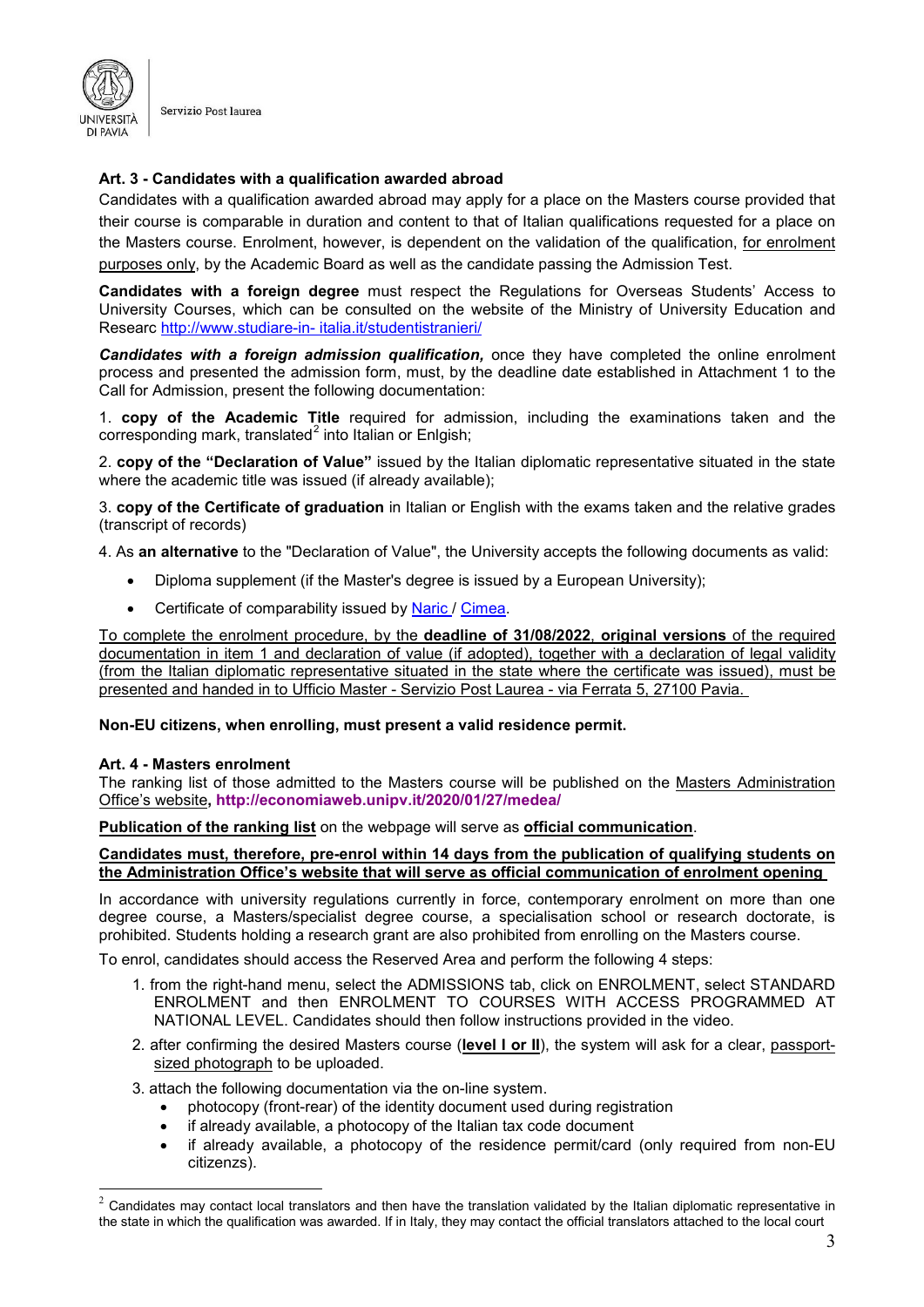

## **To attach the documentation, candidates must click on 'Insert attachment' on the 'Application form attachments page' of the enrolment procedure. These steps must be repeated for each document.**

4. 'Pre-enrol' on the course and then PRINT THE ENROLMENT FORM. At the end of the procedure it will be possible to print out a summarizing document, that can be held as proof of correct execution of the procedure

#### EU and non-EU candidates who have obtained an academic degree abroad must follow the deadlines indicated in art. 3.

The administration office will proceed with the enrolment $2<sup>3</sup>$  $2<sup>3</sup>$  $2<sup>3</sup>$  of qualifying candidates, after having received the required documentation **by the deadline date and via the methods outlined above**.

Candidates who fail to send in the documentation required for enrolment **within 7 days** of issuing of the list of qualifying students on the Administration office's website, that serve as official communication of enrolment opening, will be considered **dropout**

**Candidates who have enrolled will receive, in their personal inbox, a 'Welcome' email that will include the candidate's university email address. Candidates should activate their email account as it will be used to send the new credentials necessary for accessing the university's online services (e.g. Reserved Area, WiFi).**

**Candidates who already have a University of Pavia email account will keep the same address and credentials for accessing the Reserved Area.**

**It is possible to modify the password using the 'Change University Password' function, which can be accessed from the webpage:** 

<span id="page-3-0"></span>**<https://studentionline.unipv.it/Anagrafica/PasswordDimenticata.do>**

## **Art. 5 - Insurance**

The University of Pavia, in accordance with Presidential Decree dated 30 June 1965 n.1124, bis and subsequent modifications, ensures, limited to Masters-related activities, INAIL personal injury cover and adequate third-party public liability insurance cover.

## <span id="page-3-1"></span>**Art. 6 - Beginning and conclusion of the Masters course**

The Masters course will last from 14 September 2022 to 30 June 2023 and the relevant degree will be conferred within the academic year of activation (30 April 2024).

## <span id="page-3-2"></span>**Art. 7 – Publication of proceedings**

The list of candidates admitted for each stage of the procedure (phase 1 and phase 2 of selection), the start date of the Masters course, and all activities and correspondence to candidates will be published on the **Administration Office's webpage**.

**Candidates will be able to view the final ranking list by accessing the Master Administration Office's webpage**: **http://economiaweb.unipv.it/2020/01/27/medea/**

Any eventual modifications, updates or integrations to the content of the Call for Admission will be published, **exclusively**, on the following websites:

<https://web.unipv.it/formazione/master-universitari/master-di-primo-livello/> <https://web.unipv.it/formazione/master-universitari/master-ii-livello/>

## Publication on the website constitutes official correspondence to candidates. **Candidates will not receive any other correspondence from the university's Administration Office**.

<span id="page-3-3"></span><sup>&</sup>lt;sup>3</sup> Candidates will be conditionally enrolled and their credentials evaluated. The Administration Office reserves the right to check the veracity of the documentation supplied. Should it emerge that the documentation provided by candidates proves to be false, inaccurate or misleading, the candidate will lose any benefits accrued as a consequence of having made false claims and may face criminal prosecution in accordance with the prevailing penal code and special legislation (articles 75 and 76 Presidential Decree 445/2000).